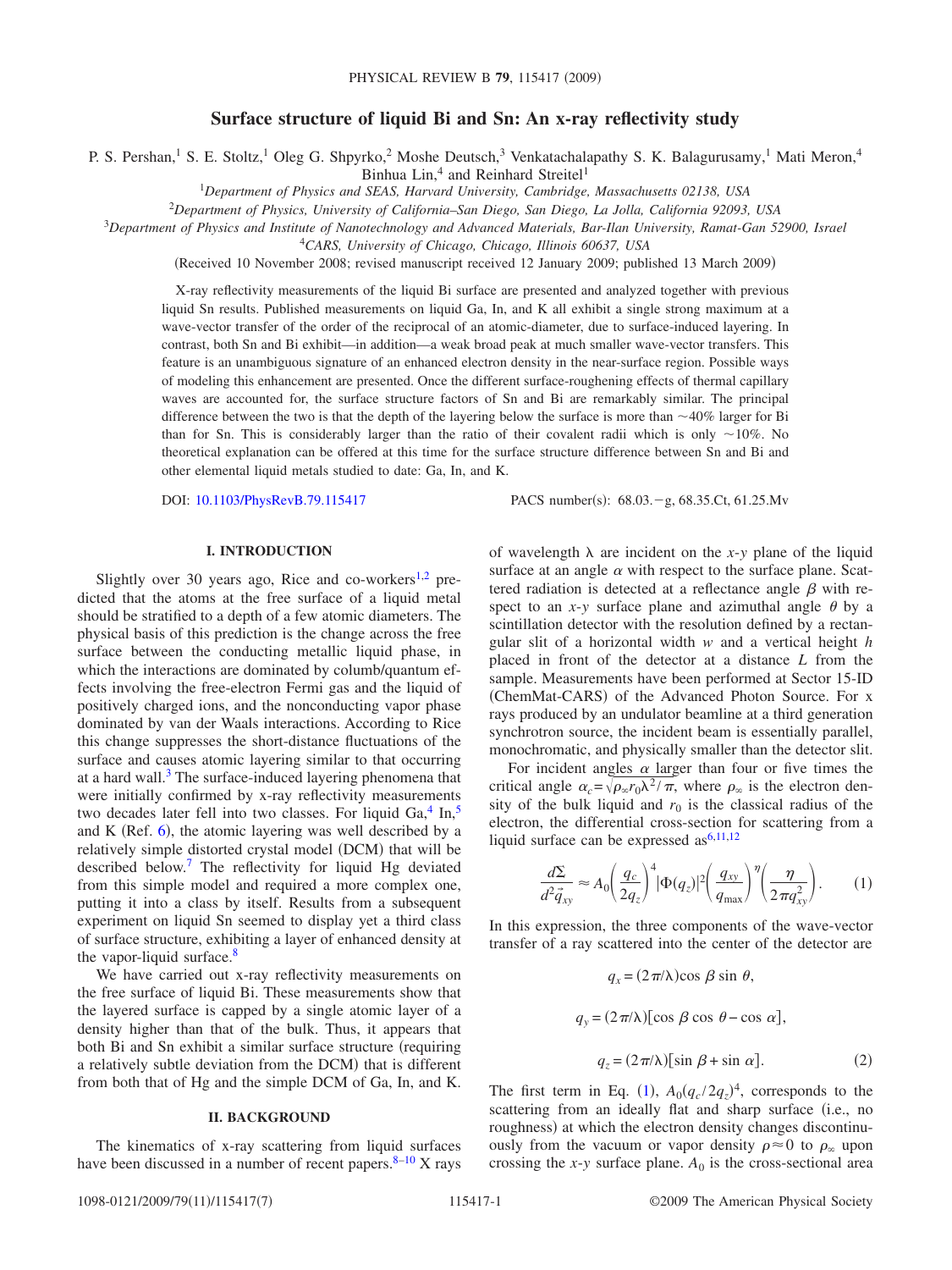of the incident beam. The surface structure factor represented by the second term,

$$
\Phi(q_z) = \rho_{\infty}^{-1} \int dz [d\langle \rho(z) \rangle / dz] \exp[i q_z z], \tag{3}
$$

<span id="page-1-4"></span>accounts for the actual variation in the *x*-*y*-averaged electron density  $\langle \rho(z) \rangle$  along the surface normal *z*. The remaining two multiplicative terms in Eq.  $(1)$  $(1)$  $(1)$  describe the effect of thermal capillary waves on the surface scattering. The effect of the liquid surface tension  $\gamma$  is expressed by the capillary exponent

$$
\eta = (k_B T / 2 \pi \gamma) q_z^2,\tag{4}
$$

<span id="page-1-2"></span>and *q*max represents an upper cutoff to the capillary wave vectors that is analogous to the Debye wave vector employed in modeling thermal vibrations in solids. The specular x-ray reflectivity is obtained by integrating  $d\Sigma/d^2 \vec{q}_{xy}$  over the solid angle subtended by the detector slit when  $\theta = 0$ ,  $\beta = \alpha$  (specular reflection),

$$
\Delta \Omega \approx (2\Delta q_x)(2\Delta q_z)/(k^2 \sin \beta) \approx (w/L)(h/L)\cos \beta. \quad (5)
$$

Thus the reflectivity has the form

<span id="page-1-0"></span>
$$
R(q_z) \approx R_F(q_z) |\Phi(q_z)|^2 \int_{A_{\text{res}}^{q_{xy}}} d^2 \vec{q}_{xy} (q_{xy}/q_{\text{max}}) \, \eta (2\pi q_{xy}^2) ],
$$
\n(6)

where  $A_{\text{res}}^{q_{xy}}$  is the projection of the slit-determined resolution on the liquid surface and

$$
R_F(q_z) \approx |(q_z - \sqrt{q_z^2 - q_c^2})/(q_z + \sqrt{q_z^2 - q_c^2})|^2 \approx (q_c/2q_z)^4
$$
\n(7)

is the Fresnel reflectivity from an ideally flat, smooth, and abrupt surface.

Since there is considerable diffuse scattering from the bulk liquid below the surface, the reflectivity data typically presented are the difference between the reflectivity measured at the specular condition ( $\alpha = \beta$  and  $\theta = 0$ ) [Eq. ([6](#page-1-0))] and the average of the corresponding signals measured at  $\alpha = \beta$ and the minimum possible offset  $\theta \approx \pm (w/L)$ . In the discussion below, we make use of the expedient of simply referring to this background-subtracted reflectivity data as the measured *R* or  $R/R_F$ , without explicitly mentioning the background subtraction.

The atomic number density profile  $\langle \rho^A(z) \rangle$  of the DCM consists of a sum of periodically spaced Gaussians with identical integrated areas, $4,7$  $4,7$ 

$$
\frac{\langle \rho^A(z) \rangle}{\rho^A_{\infty}} = \sum_{n=0}^{\infty} \frac{d}{\sigma_n \sqrt{2\pi}} \exp[-(z - nd)^2 / (2\sigma_n^2)].
$$
 (8)

Taking the Gaussian widths to increase as  $\sigma_n^2 = \sigma_0^2 + n\bar{\sigma}^2$ , this model exhibits a near-surface layering that decays with increasing  $\zeta$  and approaches eventually the uniform (normalized) bulk density of unity. The electron density is the convolution of the number density of atoms with the atomic form factor  $F(z)$ ,

<span id="page-1-1"></span>

FIG. 1. (Color online) Measured Fresnel-normalized x-ray reflectivity from the surface of liquid Sn  $(\square)$  previously published in Ref. [8.](#page-6-7) The solid and broken lines are the best fits of the present model discussed in the text for different  $\sigma_A$ . The dotted line is the best fit of the distorted crystal model (Refs. [7](#page-6-6) and [8](#page-6-7)).

$$
\frac{\langle \rho(z) \rangle}{\rho_{\infty}} = \int dz' \sum_{n=0}^{\infty} \frac{d}{\sigma_n \sqrt{2\pi}} \exp[-(z - z' - nd)^2 / (2\sigma_n^2)]
$$
  
×[*F*(*z*') / Z<sub>eff</sub>], (9)

where  $Z_{\text{eff}} = Z + f'(E)$  is the energy dependent atomic scattering amplitude. The surface structure factor of the DCM has, therefore, the form

<span id="page-1-3"></span>
$$
\Phi^{\text{DCM}}(q_z) = i[F(q_z)/Z_{\text{eff}}]q_z d \sum_{n=0}^{\infty} \exp[iq_z dn] \exp[-\sigma_n^2 q_z^2/2]
$$

$$
= iq_z[F(q_z)/Z_{\text{eff}}]d \frac{\exp[-\sigma_0^2 q_z^2/2]}{1 - \exp[iq_z d] \exp[-\overline{\sigma}^2 q_z^2/2]}.
$$
(10)

This  $\Phi^{DCM}(q_z)$  has the desired form observed in the measured  $R/R_F$  of Ga and In (and appears to be characteristic of K as well): it exhibits a peak at  $q_z \approx 2\pi/d$ , approaches unity as  $q_z \rightarrow 0$ , and decays to zero as  $q_z$  increases beyond the peak.

#### **III. REFLECTIVITY FROM TIN**

The previously published  $R/R_F$  data for liquid Sn are displayed in Fig. [1.](#page-1-1) The point that was made in the original publication, and which is repeated here, is illustrated by the difference between the dotted line, which represents the best fit of the DCM to the measured layering peak at  $\sim$ 2.2 Å<sup>-1</sup>, and the data especially in the region  $q_z < 1.4$  Å<sup>-1</sup>. As can be seen, the DCM (dotted line) provides a good fit in the layering peak region but greatly underestimates  $R/R_F$  at lower  $q_z$ , revealing the existence of a broad maximum centered at  $q_z$  $= 0.7$  Å<sup>-1</sup> that cannot be duplicated by the basic DCM. The simplest modification to the DCM that will produce such a feature is to add one additional Gaussian, representing a layer of density  $\rho^A$ , at a position  $z_A$  above the surface,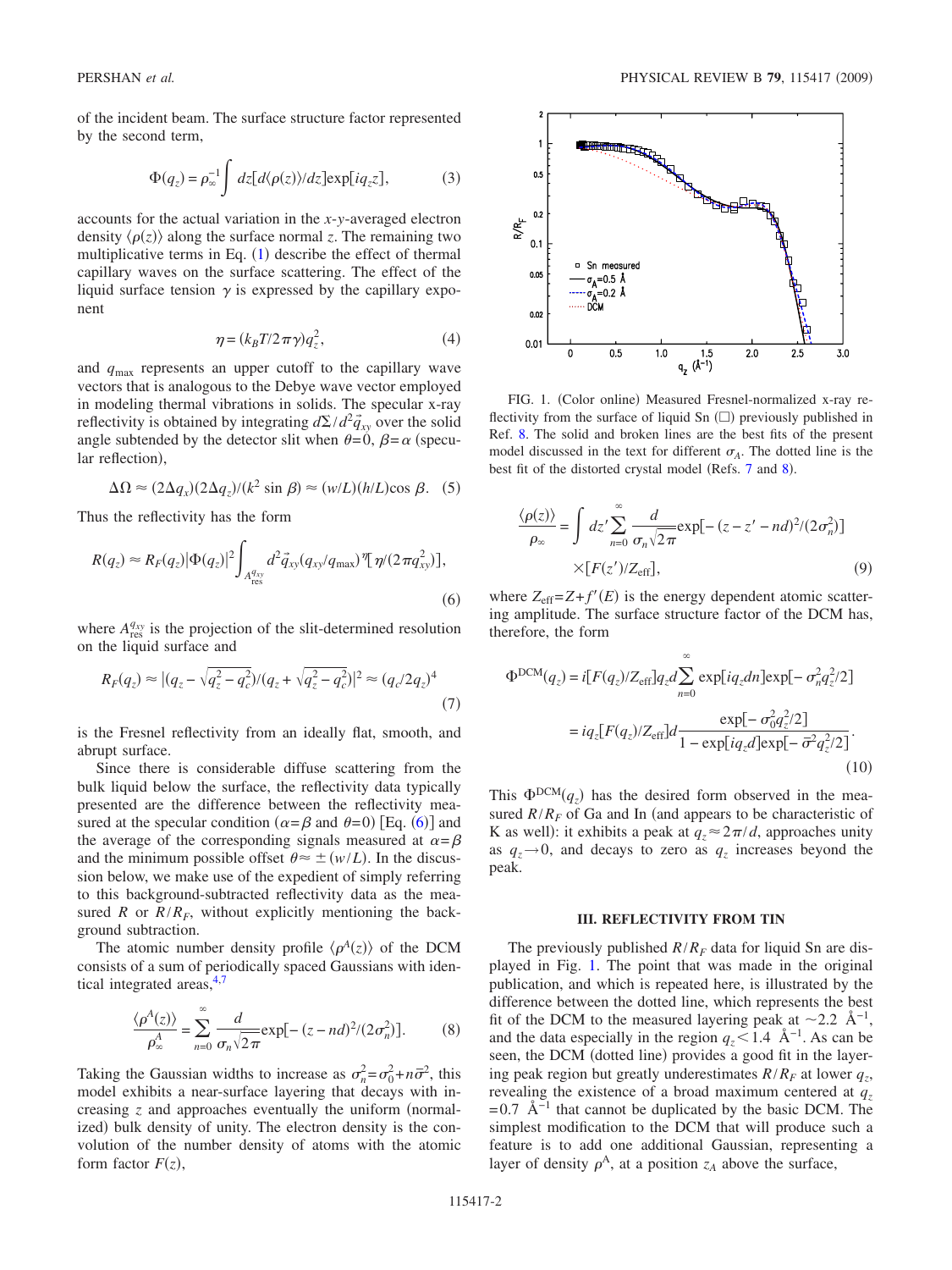<span id="page-2-0"></span>

FIG. 2. (Color online) The electron densities corresponding to the two fits of the present model to the measured Sn reflectivity are shown in Fig. [1.](#page-1-1)

<span id="page-2-2"></span>
$$
\frac{\langle \rho^A(z) \rangle}{\rho_{\infty}} = \rho_A \frac{d}{\sigma_A \sqrt{2\pi}} \exp[-(z + z_A)^2 / (2\sigma_A^2)]
$$

$$
+ \sum_{n=0}^{\infty} \frac{d}{\sigma_n \sqrt{2\pi}} \exp[-(z - nd)^2 / (2\sigma_n^2)]. \quad (11)
$$

This model is slightly more general than the model that was used in Ref. [8](#page-6-7) for which  $\rho^A$  was constrained to be unity. We argue in Appendix A that the shape of this bump is a clear indication that the average electron density at the surface is higher than in the bulk. With the constraint that  $\rho^4 = 1$ , the only way to increase the density at the surface is to decrease the distance between this layer and the surface, i.e.,  $z_A \leq d$ . Thus, the high density in the near-surface region was assigned in Ref. [8](#page-6-7) to a compression of the first layer. In fact, there are considerable cross correlations between the various fitting parameters and when one includes the possible systematic errors in the data, it is likely that the conclusion of a compression is not the only possibility. For example, the higher near-surface density can also be obtained by increasing  $\rho^A$  above unity while leaving  $z_A = d$  or even  $z_A > d$ , i.e., an expansion of the first layer. The fact that alternative fits of the modified DCM are possible is illustrated in Fig. [1](#page-1-1) with an expanded first layer (fixed  $\sigma_A = 0.5$  Å, yielding  $z_A = 1.05d$ and  $\rho^A = 1.27$ , solid line) and with a compression of the first layer (fixed  $\sigma_A = 0.2$  Å, yielding  $z_A = 0.95d$  and  $\rho^A = 1.03$ , dashed line). These examples demonstrate that there seems to be no physical basis for constraining  $\rho^A$  to unity. The electron densities corresponding to the two fits in Fig. [1](#page-1-1) are shown in the same lines in Fig. [2.](#page-2-0)

In fact, the two fits in Figs. [1](#page-1-1) and [2](#page-2-0) are just two examples. The data shown in Fig. [3](#page-2-1) summarize three of the parameters  $\left[\rho^A, \Delta d/d = (z_A - d)/d, \text{ and } \sigma_0\right]$  for one set of fits. For these fits,  $\sigma_A$  was constrained at values that vary from 0.1 to 0.6 Å. The data in Fig.  $3(a)$  $3(a)$  illustrate the fact that although the integral over the adlayer's density is only weakly dependent of the Gaussian width of that layer, its value only matches the value used in Ref. [8](#page-6-7) for small values of  $\sigma_A$ . The

<span id="page-2-1"></span>

FIG. 3. Parameters derived from the best-fit models for the Sn data as a function of the different fixed values of  $\sigma_A$ .

present result that is shown in Fig.  $3(b)$  $3(b)$  is that the spacing between the adlayer and the first layer of the DCM changes from the compressed layer for small  $\sigma_A$  that was concluded in Ref. [8](#page-6-7) to a dilated layer for larger values of  $\sigma_A$ , while the quality of the fit remains essentially the same. Figure  $3(c)$  $3(c)$ illustrates the cross correlation between the best-fit value of the width of the first layer in the DCM and  $\sigma_A$ .

One consequence of the discussion above is that it is not possible to provide a unique representation for the detailed structure of the near-surface electron density for Sn. Different models can reproduce the increased density at the surface; however, while the two best fits for  $R/R_F$  shown in Fig. [2](#page-2-0) are only slightly different, the corresponding two electron densities in Fig. [2](#page-2-0) are qualitatively different. Although the shapes of the oscillations below the surface vary only slightly, the difference in the amplitude of the adlayer varies by nearly a factor of 2.

## **IV. REFLECTIVITY FROM BISMUTH**

The background-subtracted  $R/R_F$  data for Bi are shown in Fig. [4.](#page-3-0) Unlike the Sn data, the Bi reflectivity has not previously been measured and it is presented here. For comparison, the  $R/R_F$  for Sn is also shown. The order-of-magnitude difference in  $R/R_F$  between Sn and Bi at  $q_z \approx 2$  is caused by the lower surface tension of Bi. The dash-dotted line illustrates that the predicted reflectivity from an interface with the same surface tension as Bi but without layering  $(\Phi = 1)$  can clearly not account for the measured  $R(q_z)$ . The method by which this surface tension is determined is illustrated by the off-specular diffuse scattering (i.e.,  $\beta \neq \alpha$ ,  $\theta = 0$ ) as a function of  $q_y$  for  $\alpha = 4.35^\circ$   $(q_z \approx 1 \text{ Å}^{-1})$  shown in Fig. [5.](#page-3-1) The solid line through the data is the best fit that was obtained for a surface tension of 385 mN/m, corresponding to a value of  $\eta \approx 0.32$  [Eq. ([4](#page-1-2))]. An identical analysis for Sn shown in Fig. 3 of Ref. [8](#page-6-7) yielded a best-fit value of 560 mN/m for the surface tension of Sn.<sup>8</sup>

To understand the effect of the surface tension  $\gamma$ , note that for Sn  $\gamma$ =560 mN/m at *T*=513 K yields  $\eta$ =0.80 at  $q_z$ ≈ 2.0 Å<sup>-1</sup>, while for Bi  $\gamma$ =385 mN/m at *T*=555 K yields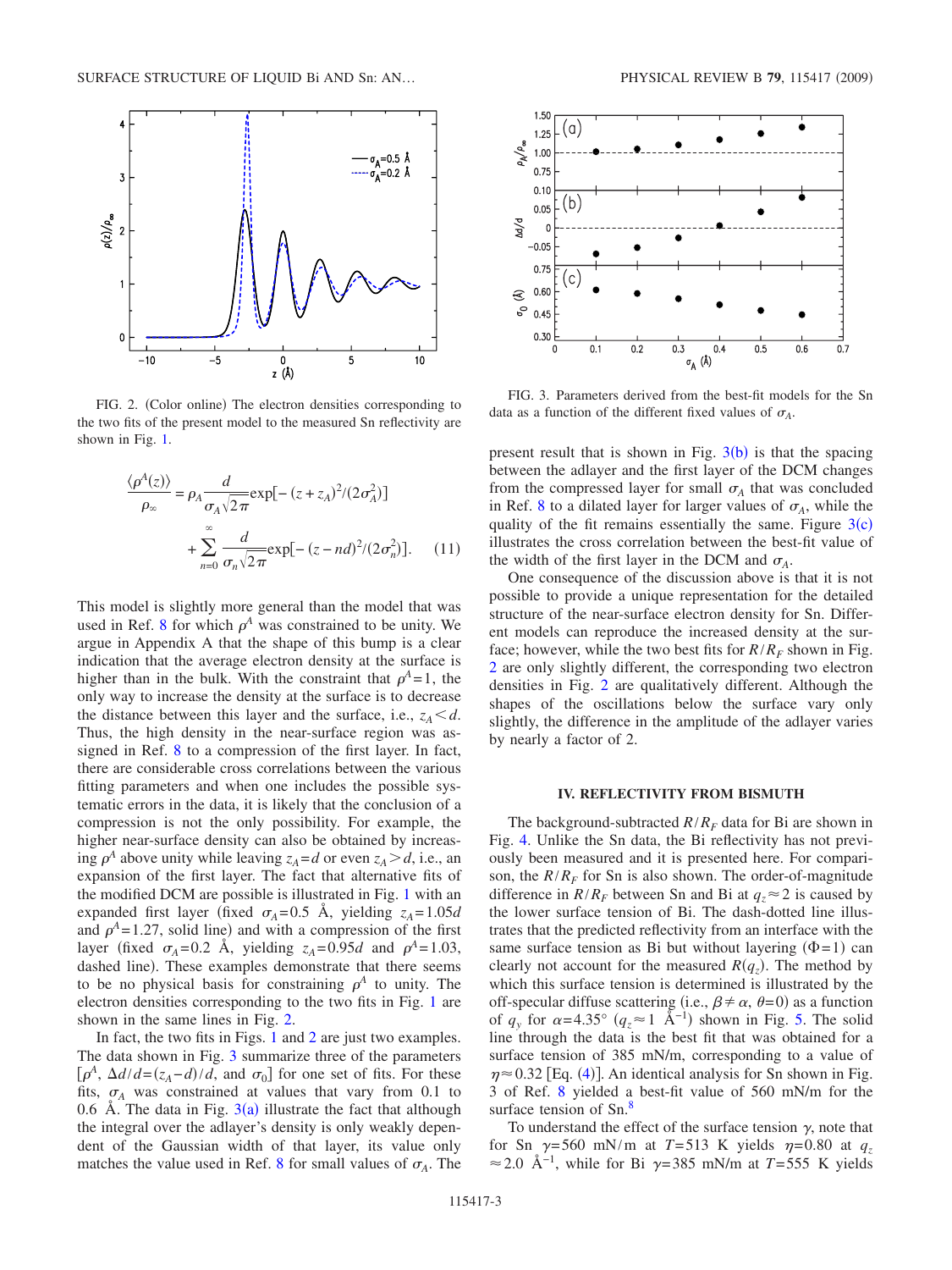<span id="page-3-0"></span>

FIG. 4. (Color online) Measured Fresnel-normalized x-ray reflectivity of Bi  $(\square)$  and Sn  $(\blacktriangledown)$ . The model fits discussed in the text are shown as lines. The two fits of the present model for different  $\sigma_A$  are distinguishable only at the largest  $q_z$ . The dotted line is the best fit of the distorted crystal model (Ref. [7](#page-6-6)). The dash-dotted-dash line shows the reflectivity that would be expected if for a simple interface with no layering  $(\Phi = 1)$  and the same surface tension as liquid Bi.

 $\eta$ = 1.3 at the same  $q_z$ . Although the difference between  $\eta$  $= 1.3$  and 0.8 may not appear that significant, since  $\eta$  appears in the exponent of the integrand in Eq.  $(6)$  $(6)$  $(6)$ , the result is approximately exponential in  $\eta$ . As shown by the increasing size of the error bars as  $q_z \ge 2.0$  Å<sup>-1</sup> ( $\eta \ge 1.2$ ), this has a dramatic effect on the reflectivity[.12](#page-6-10)

The practical consequence of the delicate nature of reflectivity measurements at  $\sqrt{q_x^2+q_y^2+q_z^2} \approx q_{\text{peak}}^{\text{bulk}} \sim 2 \text{ Å}^{-1}$ , where the diffuse scattering from the bulk liquid structure factor also peaks, is to increase the uncertainty in the best-fit value of the Bi layer spacing *d*. Although the best-fit values for the layer spacing *d* vary somewhat with  $\sigma_A$ , they always fall within  $1\% - 2\%$  of 2.83 Å which is slightly less than the atomic diameter of  $3.1 \text{ Å}$ .<sup>13</sup> Both of these values are also

<span id="page-3-1"></span>

FIG. 5. (Color online) Measured scattered intensity  $(\Box)$  from the liquid Bi surface along the  $q_y$  axis at a fixed  $q_z \approx 1.0 \text{ Å}^{-1}$ . The solid line is the best fit of Eq.  $(1)$  $(1)$  $(1)$ , yielding a surface tension of 385 mN/m.

<span id="page-3-2"></span>

FIG. 6. (Color online) The electron densities  $\langle \rho(z) \rangle / \rho_{\infty}$  corresponding to the two fits of the present model to the measured Bi reflectivity are shown in Fig. [4.](#page-3-0)

larger than the distance between planes of close-packed spheres with this atomic diameter  $(3.1\sqrt{2/3})$ Å=2.53 Å. In fact, although with increasing  $\eta$  the specular reflectivity signal rapidly decreases in comparison with the diffuse scattering signal from the bulk liquid, the analysis presented in Appendix B assures that the background-subtracted *R*/*RF* curves reported here are reliable.

The dotted line in Fig. [4](#page-3-0) indicates that—similar to the case for Sn—the best fit of the simple DCM to the measured Bi reflectivity underestimates the low-*qz* reflectivity. Although the effect is not as strong as for Sn, it is clearly outside of the statistical error bars. As discussed above for Sn and illustrated in Appendix A, the discrepancy between the data and the DCM is an unambiguous indication that the electron density near the surface is larger than in the bulk. The best fits for  $\sigma_A = 0.2$  Å and for 0.5 Å overlap so well that they can only be distinguished in the figure at large  $q_z$ . The electron densities for these two fits are drawn in Fig. [6.](#page-3-2) The figure illustrates that—as for Sn—the best-fit model appears to be sensitive only to the integrated density of the adlayer and the detailed shape of the adlayer cannot be extracted from the reflectivity. The graphs illustrate that—as for Sn—the amplitude of the Bi rich surface adlayer is not a unique measure of the source of the low- $q_z$  maximum in  $R(q_z)$ .

These points are further emphasized by the results shown in Fig.  $7(a)$  $7(a)$ . The values of  $\rho_A$  are all larger than unity. On the other hand, and as shown in Fig.  $7(b)$  $7(b)$ , in contrast to the case of Sn the first layer for Bi is systematically dilated.

A more direct comparison between the surface layering of Sn and Bi is demonstrated in the plots of the interfacial structure factor (squared),

$$
\frac{R(q_z)}{R_F(q_z)\int_{A_{xy}^{q_{xy}}} d^2q_{xy}(q_{xy}/q_{\text{max}})^{\eta}(\eta/2\pi q_{xy}^2)} \approx |\Phi(q_z)|^2, (12)
$$

in Fig. [8,](#page-4-1) where the effects of the common  $R_F$  and different thermal capillary waves' smearing factors have been re-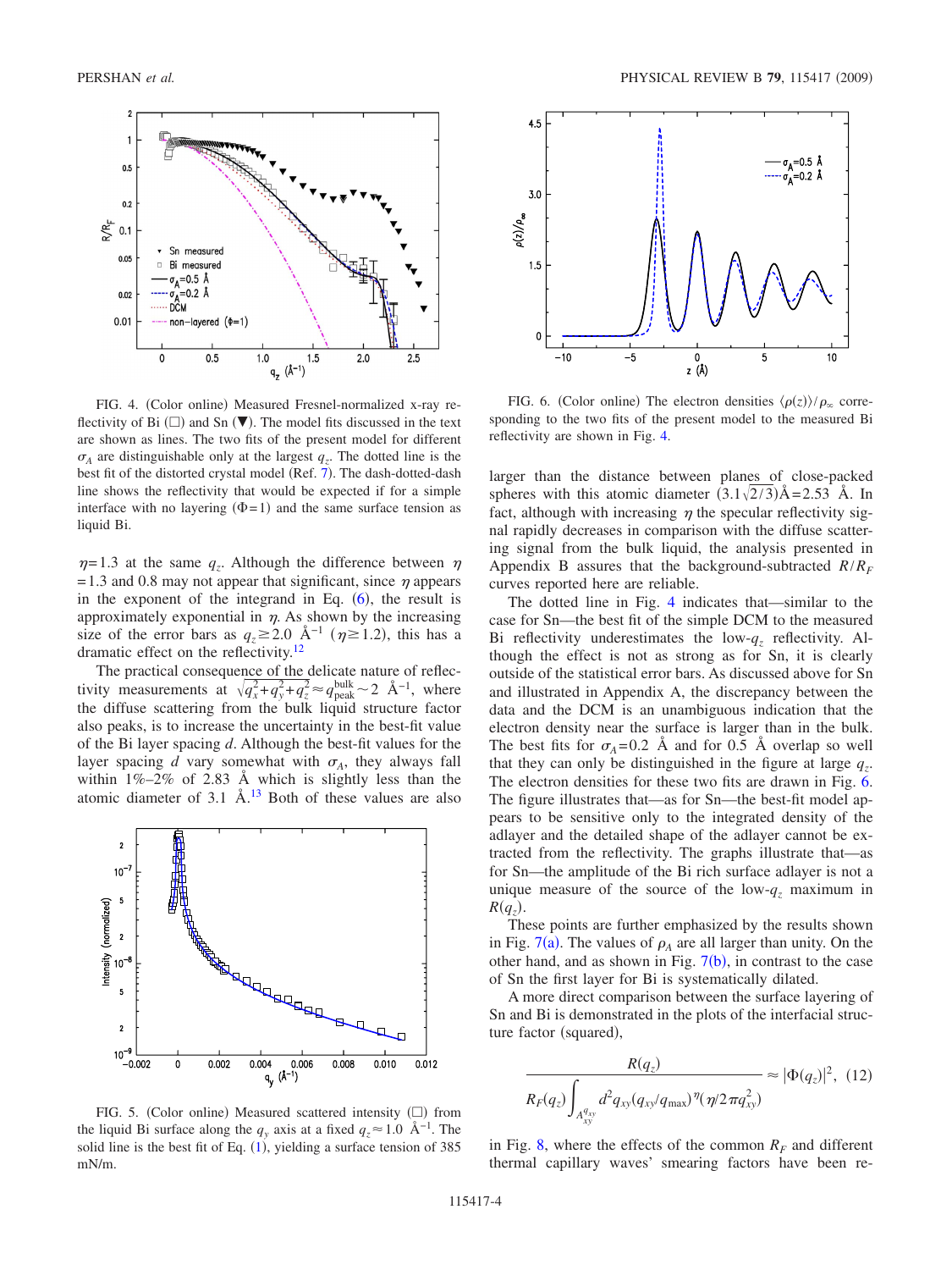<span id="page-4-0"></span>

FIG. 7. Parameters derived from the best-fit models for the Bi data as a function of the different fixed values of  $\sigma_A$ .

moved. For  $q_z \leq 2.0 \text{ Å}^{-1}$ , the two surface structure factors are nearly identical. Unfortunately, the size of the error bars for the Bi data at  $q_z > 2.0$  Å<sup>-1</sup> makes it difficult to know precisely how much larger  $|\Phi(q_z)|$  is for Bi than for Sn in this  $q_z$  range, but it is clear that although  $R/R_F$  for Bi is lower than that of Sn, the structure factor for Bi is certainly not smaller than that of Sn. The inset displays the same data normalized to  $q_{\text{peak}}$  the layering peak position. On this scale, the coincidence of the two curves is even closer.

Another way to see this effect is to compare  $\langle \rho(z) \rangle / \rho_{\infty}$  for Sn and Bi calculated under the assumption that the width of the surface adlayer is essentially equal to the width of the first layer in the DCM. This is shown in Fig. [9](#page-4-2) for the example of  $\sigma_A = 0.5$  Å. The curves seem to indicate that although the ratio of the electron density of the first two surface layers to the bulk density is essentially the same for Sn and Bi, the length scale over which the surface layering decays is significantly shorter for Sn than for Bi. This effect can be seen in Fig. [10](#page-4-3) where the values of the Gaussian decay parameter  $\Lambda = 1/\bar{\sigma}$  for Sn and Bi are plotted for a

<span id="page-4-1"></span>

FIG. 8. Comparison of the measured liquid surface structure factors for Sn  $(\bullet)$  and Bi  $(\square)$ . Inset: the same data plotted vs  $q_z/q_{\text{peak}}$  where  $q_{\text{peak}}$ = 2.07 Å<sup>−1</sup> for Bi and 2.29 Å<sup>−1</sup> for Sn. There are only slight differences between the two curves.

<span id="page-4-2"></span>

FIG. 9. (Color online) Comparison between the surface electron-density models for Sn and Bi fitted assuming an equal width of  $\sim 0.5$  Å for the top adlayer and the adjacent first DCM layer.

range of  $\sigma_A$ . As can be seen, the values of  $\Lambda$ , like other parameters that were shown above, are relatively insensitive  $(\sim 20\%)$  to the assumed values of  $\sigma_A$ . We also note that  $\Lambda$  of Bi is systematically larger (by  $\sim$  40%) than  $\Lambda$  of Sn.

### **V. SUMMARY**

Prior to the measurements of the surface order of liquid Sn and Bi, all of the metals that had been studied Ga, In, and K) except Hg had essentially identical surface structure factors that could be satisfactory explained by a simple distorted crystal model. As predicted by Rice, $^{1,2}$  $^{1,2}$  $^{1,2}$  the necessary change in the electronic structure between a sea of delocalized conduction electrons in equilibrium with a liquid of charged ionized atoms and a vapor of neutral atoms gives rise to atomic layering that decays monotonically with distance from the surface. The present observation of an enhanced near-surface electron density in Bi is very similar to

<span id="page-4-3"></span>

FIG. 10. Gaussian decay parameter,  $\Lambda = 1/\bar{\sigma}$ , for Sn and Bi. The differences are larger than could be accounted for by the atomic sizes alone.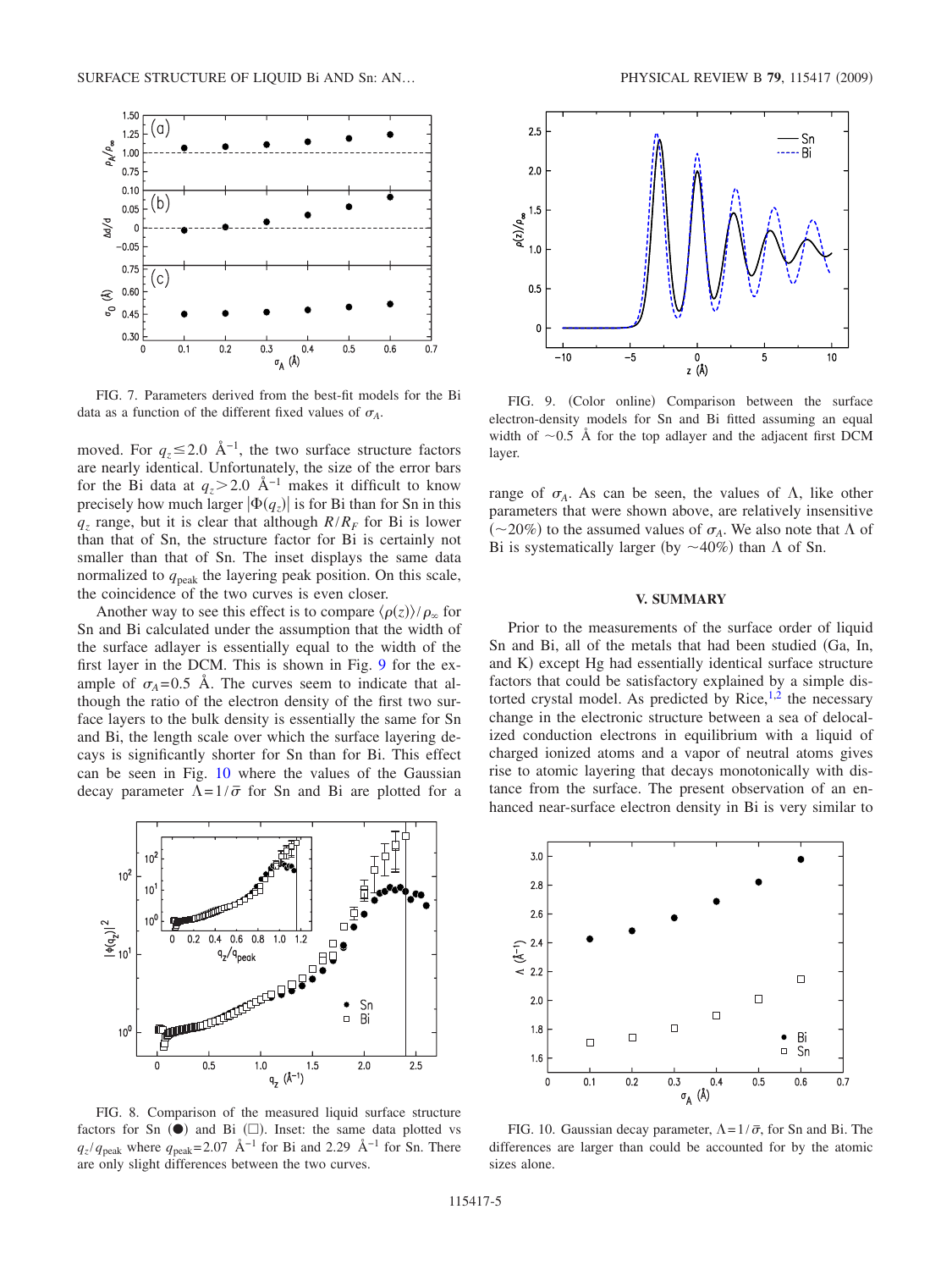that found in Sn  $(Ref. 8)$  $(Ref. 8)$  $(Ref. 8)$  and is different from that of other liquid metals studied to date. Although Ref. [8](#page-6-7) reported that the Sn surface could be explained by a model in which the spacing between the first and second layers was compressed by  $\sim$ 10%, the present analysis indicates that that result was for only one specific model. The data for both Bi and Sn can be explained by different models; the common feature of which is a topmost monolayer having an integrated density that is higher than the bulk density. Furthermore, when the surface-roughening effects of the thermal capillary waves are removed, the bare surface structure factors of Sn and Bi are remarkably similar. The principal difference between the two is that the layering in Bi penetrates significantly deeper below the surface than in Sn. In fact the Gaussian decay parameter  $\Lambda$  is  $\sim$ 40% larger for Bi than for Sn. This difference cannot be explained by the difference in the atomic sizes which is of the order of  $10\%$ .<sup>13</sup>

No theoretical explanation can be offered at this time for the difference in the surface-normal structure between Bi and Sn on one hand and Ga, In, and K on the other hand. Furthermore, the case of Hg remains an isolated example that is different from all of the other metals that have been studied. There is a clear need for theoretical work on this problem.

#### **ACKNOWLEDGMENTS**

This work has been supported by the U.S. Department of Energy through Grant No. DE-FG02-88-ER45379 and ChemMatCARS is principally supported by the National Science Foundation/Department of Energy under Grant No. CHE0087817. The Advanced Photon Source is supported by the U.S. Department of Energy, Basic Energy Sciences, Office of Science under Contract No. W-31-109-Eng-38.

# **APPENDIX A: STRUCTURE FACTOR OF THE MODIFIED DCM MODEL**

This model modifies the DCM model by adding a topmost single layer of variable density and width represented by a single Gaussian as given in Eq.  $(11)$  $(11)$  $(11)$  in the main text. The effect of the amplitude of the adlayer on the shape of the  $q_z$ dependence of the surface structure of this model can be visualized by taking the Fourier transform of the convolution of the atomic form factor with the atomic density distribution in Eq.  $(11)$  $(11)$  $(11)$ . This yields the structure factor of the interface,

$$
\Phi(q_z) = \Phi^A(q_z) + \Phi^{DCM}(q_z),\tag{13}
$$

<span id="page-5-2"></span>where  $\Phi^{DCM}(q_z)$  is given by Eq. ([10](#page-1-3)) and

$$
\Phi^A(q_z) \approx (q_z d) [F(q_z)/Z_{\text{eff}}] \rho_A \exp[-iq_z d_A] \exp[-q_z^2 \sigma_A^2/2].
$$
\n(14)

 $|\Phi^A(q_z)|^2$  and  $|\Phi^{DCM}(q_z)|^2$  are plotted in Fig. [11](#page-5-0) for the bestfit Bi parameters corresponding to  $\sigma_A = 0.2$  Å. However, the results are essentially unchanged for  $\sigma_A$ =0.5 Å. A polar plot of the complex function  $\text{Re}[\Phi(q_z)] + i \text{Im}[\Phi(q_z)]$  is shown in the insert for  $3\pi/2d > q_z > 0$ . With increasing  $q_z$ , the phase difference between  $\Phi^A(q_z)$  and  $\Phi^{DCM}(q_z)$  increases from zero; but since  $|\Phi^A(q_z)|^2 |\Phi^{DCM}(q_z)|^2$  for most of the relevant

<span id="page-5-0"></span>

FIG. 11. (Color online) Plot of the squares,  $|\Phi^A(q_z)|^2$  (---) and DCM*qz*-<sup>2</sup> ——-, of the two additive terms of the surface structure factor  $\Phi(q_z)$  [see Eq. ([13](#page-5-2))] for the best-fit parameters of Bi for  $\sigma_A = 0.2$  Å. Inset: polar plot of  $\text{Re}(\Phi(q_z)) + i\text{Im}(\Phi(q_z))$  in the range  $3\pi/2d > q_{z} > 0$ .

range approaching  $q_z d \sim \pi$ , the amplitude  $|\Phi(q_z)|^2$  $>|\Phi^{\text{DCM}}(q_z)|^2$ . The effect of increasing  $\rho_A$  is demonstrated by the curves in Fig. [12.](#page-5-1) For  $\rho_A < 1$  (i.e.,  $\rho_A = 0.8$ ), the amplitudes of  $\Phi^A(q_z)$  and  $\Phi^{DCM}(q_z)$  are close enough to each other to cause destructive interference which produces a pronounced minima when  $q_z \approx \pi/d = 1.1$  Å<sup>-1</sup>. With increasing  $\rho_A$ , the depth of the minima decreases. The fact that the  $|\Phi(q_z)|^2 > 1$  behavior at small  $q_z$  is not followed by a visible minimum in which  $|\Phi(q_z)|^2 < 1$  is an unambiguous demonstration that the amplitude of the adlayer is larger than unity.

<span id="page-5-1"></span>

FIG. 12. (Color online) The surface structure factor squared for  $\rho_A/\rho_\infty$ =0.8, 0.92, 1.0, 1.08, and 1.2. The values for the other parameter are those of the best fits for Bi at  $\sigma_A = 0.2$  Å.